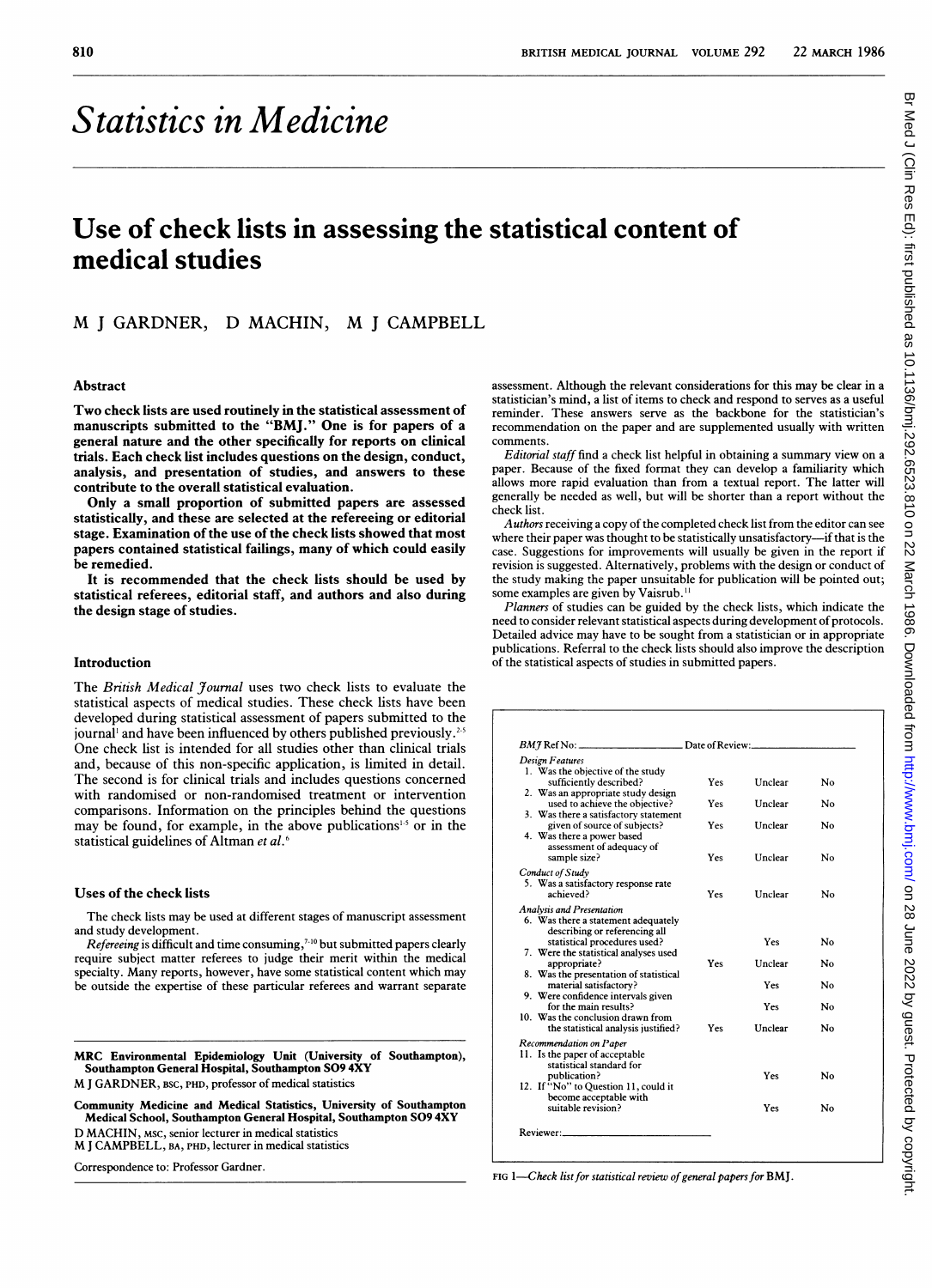#### Outline of check lists

#### GENERAL CHECK LIST

Aspects covered by the general check list include design, conduct, analysis, and presentation of studies (fig 1). For each question "yes" or "no" answers are sought, but in some cases "unclear" is allowed, though its use should be minimal.

The first part of the check list relates to considerations before the start of an investigation, such as defining its main objective $(s)$ . Sometimes a choice of suitable studies to meet these is available, but some designs will be inappropriate. For example, it would not be sensible to compare elderly diseased patients with young healthy adults to determine whether a blood constituent is aetiologically important. Design considerations also include techniques for measurement and collection of data. In addition, important statistical questions relate to the source and number of subjects studied. The former will be relevant to the validity of any generalised inferences from the results. The issue of the sample size required for <sup>a</sup> study is well documented, but many studies are still too small to detect anything other than large, and often unrealistic, effects.

When the study is under way <sup>a</sup> high participation rate is needed from the recruited subjects. Those who do not participate fully are almost certain to be a biased group in some respects, with detrimental effects on the interpretation of the results. A comparison of relevant characteristics of responders and non-responders should be given.

The statistical methods used should be stated. If <sup>a</sup> technique is novel or unfamiliar then a description of its purpose and an outline of the method should be given together with a suitable reference. Aspects of presentation will also be checked, including tables and figures as well as textual content.

From the answers to the check list <sup>a</sup> summary can be made of the statistical content of a paper. Other features, which may be mentioned in the accompanying written report, contribute to the recommendation on its statistical quality.

#### CLINICAL TRIALS CHECK LIST

For clinical trials specific questions may be asked in addition to the items from the general check list (fig 2).

At the design stage of a clinical trial it is important to determine the diagnostic criteria for inclusion of subjects and clearly to define the treatments to be compared. Where a randomised study is appropriate, which usually is the case, a method of random allocation to treatment is mandatory and should be clearly described. Unambiguous measures of outcome must be specified for trials comparing treatments and the duration of follow up stated. There are advantages if double blind comparisons can be made, and treatment should start with <sup>a</sup> minimum delay after patient allocation. All these features should be described in the trial protocol.

In the results section the numbers and proportions of subjects treated and followed up should be stated. It is important also to describe drop outs and side effects by treatment group. In addition, treatment groups should be compared for relevant prognostic characteristics and adjustments for these made if appropriate in the analysis of outcome.

#### Experience so far

We have used the check lists on <sup>a</sup> regular basis for less than <sup>12</sup> months, so that only a limited amount of descriptive data are available on the main statistical problems found. We do, however, have preliminary findings based on 103 papers for which the general check list was used and 45 papers on clinical trials. Each of these papers was referred for statistical assessment because of comments by the subject matter referee or the editorial staff, and they are a small and unrepresentative sample of papers submitted to (or published in) the BM7.' Thus the descriptive figures given below have not been subjected to any formal statistical analysis.

#### GENERAL CHECK LIST

For the general papers design features were the most satisfactory. Nevertheless, for 28 of the 103 papers the appropriateness of the study design was in doubt, and in 22 papers the source of subjects was not clear. In only one paper did the authors report calculating a required sample size in advance. Response rates were thought to be satisfactory in 84 of the 100 papers where the question was appropriate, but for 12 of the other 16 this information was not clearly given.

In relation to analysis about a third (34) of the papers did not describe the statistical procedures used, and in only 42 papers were the methods said to be

| BMI Ref No: _                                                                        | ___ Date of Review:_ |                    |                |
|--------------------------------------------------------------------------------------|----------------------|--------------------|----------------|
| Design Features                                                                      |                      |                    |                |
| 1. Was the objective of the trial                                                    |                      |                    |                |
| sufficiently described?<br>2. Was there a satisfactory statement                     | Yes                  | Unclear            | No             |
| given of diagnostic criteria for<br>entry to trial?                                  | Yes                  | Unclear            | No             |
| 3. Was there a satisfactory statement<br>given of source of subjects?                | Yes                  | Unclear            | No             |
| 4. Were concurrent controls used (as                                                 |                      |                    |                |
| opposed to historical controls)?<br>5. Were the treatments well defined?             | Yes<br>Yes           | Unclear<br>Unclear | No<br>No       |
| 6. Was random allocation to<br>treatment used?                                       | Yes                  | Unclear            | No             |
| 7. Was the method of randomisation<br>described?                                     | Yes                  | Unclear            | No             |
| 8. Was there an acceptable delay from                                                |                      |                    |                |
| allocation to commencement of<br>treatment?                                          | Yes                  | Unclear            | No             |
| 9. Was the potential degree of<br>blindness used?                                    | Yes                  | Unclear            | No             |
| 10. Was there a satisfactory statement<br>of criteria for outcome measures?          | Yes                  | Unclear            | No             |
| 11. Were the outcome measures<br>appropriate?                                        | Yes                  | Unclear            | No             |
| 12. Was there a power based assessment<br>of adequacy of sample size?                | Yes                  | Unclear            | No             |
| 13. Was the duration of post-treatment<br>follow up stated?                          | Yes                  | Unclear            | No             |
| Commencement of Trial                                                                |                      |                    |                |
| 14. Were the treatment and control                                                   |                      |                    |                |
| groups comparable in relevant<br>measures?                                           | Yes                  | Unclear            | No             |
| 15. Were a high proportion of the<br>subjects followed up?                           | Yes                  | Unclear            | No             |
| 16. Did a high proportion of subjects<br>complete treatment?                         | Yes                  | Unclear            | N <sub>0</sub> |
| 17. Were the drop outs described by<br>treatment/control groups?                     | Yes                  | Unclear            | No             |
| 18. Were side effects of treatment<br>reported?                                      | Yes                  | Unclear            | N <sub>0</sub> |
| Analysis and Presentation                                                            |                      |                    |                |
| 19. Was there a statement adequately<br>describing or referencing all                |                      |                    |                |
| statistical procedures used?<br>20. Were the statistical analyses used               |                      | Yes                | No             |
| appropriate?<br>21. Were prognostic factors adequately                               | Yes                  | Unclear            | No             |
| considered?<br>22. Was the presentation of statistical                               | Yes                  | Unclear            | No             |
| material satisfactory?<br>23. Were confidence intervals given for                    |                      | Yes                | No             |
| the main results?<br>24. Was the conclusion drawn from the                           |                      | Yes                | No             |
| statistical analysis justified?                                                      | Yes                  | Unclear            | No             |
| Recommendation                                                                       |                      |                    |                |
| 25. Is the paper of acceptable statistical<br>standard for publication?              |                      | Yes                | No             |
| 26. If "No" to Question 25, could it<br>become acceptable with suitable<br>revision? |                      | Yes                | No             |
|                                                                                      |                      |                    |                |
| Reviewer:_                                                                           |                      |                    |                |

FIG 2--Check list for statistical review of papers on clinical trials for the  $BMI$ .

appropriate. The main adverse comments related to lack of allowance for confounding variables, invalid use of the  $\chi^2$  test, unsuitable analysis of non-Normal data, problems of multiple comparisons, and incorrect arithmetic. Presentation was assessed as unsatisfactory for 76 of the 103 papers. The most frequent difficulties related to problems with tables, inadequate descriptions of the outcomes of hypothesis tests, lack of confidence intervals, non-Normal data, and notational ambiguities mainly associated with use of the  $\pm$  sign (now banned by the  $BM\tilde{f}$ ). In only 35 papers was the conclusion drawn from the statistical analysis thought to be justified. Overall as few as 17 of the 103 papers were regarded as statistically acceptable for publication. Only six papers, however, were thought to be unsuitable for revision, though in 40 cases it was "unclear" whether revision was possible.

#### CLINICAL TRIALS CHECK LIST

For the 45 papers on clinical trials the design aspects were again reasonable according to the statistical assessors. The main points of exception were a lack of description of the method of randomisation in 35 papers and the absence of a power based calculation of sample size in 38. The